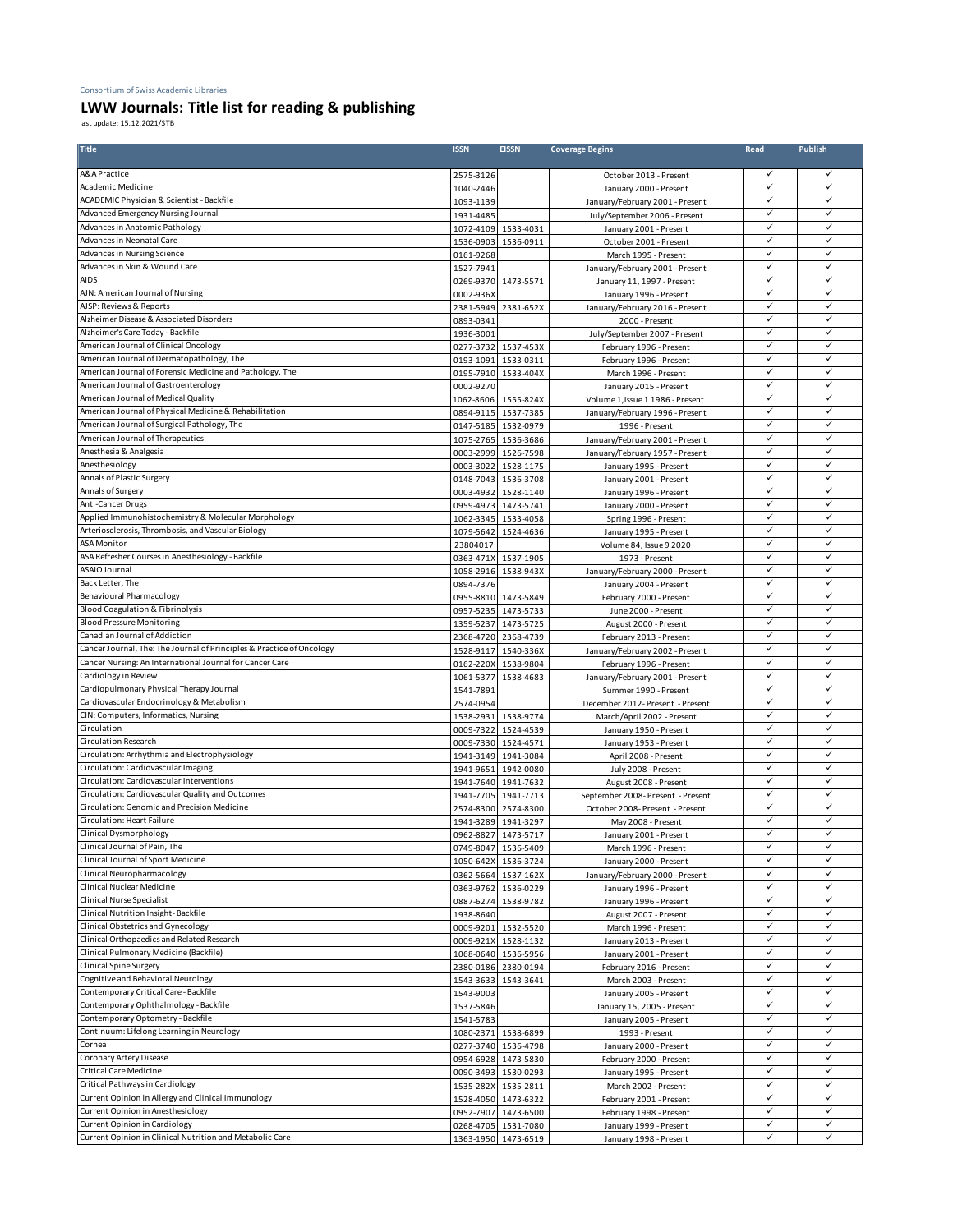| Current Opinion in Critical Care                          |           | 1070-5295 1531-7072                        | February 1999 - Present                        | ✓            | ✓            |
|-----------------------------------------------------------|-----------|--------------------------------------------|------------------------------------------------|--------------|--------------|
| Current Opinion in Endocrinology, Diabetes and Obesity    | 1752-296X | 1752-2978                                  | February 2007 - Present                        | ✓            | $\checkmark$ |
| Current Opinion in Gastroenterology                       |           | 0267-1379 1531-7056                        | January 1999 - Present                         | $\checkmark$ | ✓            |
| Current Opinion in Hematology                             |           |                                            |                                                | ✓            | ✓            |
|                                                           | 1065-6251 | 1531-7048                                  | January 1999 - Present                         | ✓            | ✓            |
| Current Opinion in HIV and AIDS                           |           | 1746-630X 1746-6318                        | January 2006 - Present                         |              |              |
| Current Opinion in Infectious Diseases                    | 0951-7375 | 1473-6527                                  | February 1998 - Present                        | ✓            | ✓            |
| Current Opinion in Lipidology                             | 0957-9672 | 1473-6535                                  | February 1998 - Present                        | $\checkmark$ | ✓            |
| Current Opinion in Nephrology and Hypertension            | 1062-4821 | 1473-6543                                  | January 1998 - Present                         | $\checkmark$ | $\checkmark$ |
| Current Opinion in Neurology                              |           | 1350-7540 1473-6551                        | February 1998 - Present                        | ✓            | ✓            |
| Current Opinion in Obstetrics and Gynecology              | 1040-872X | 1473-656X                                  | February 1998 - Present                        | $\checkmark$ | ✓            |
| Current Opinion in Oncology                               |           | 1040-8746 1531-703X                        | January 1999 - Present                         | ✓            | ✓            |
| Current Opinion in Ophthalmology                          | 1040-8738 | 1531-7021                                  | February 1999 - Present                        | ✓            | ✓            |
| Current Opinion in Organ Transplantation                  |           |                                            |                                                | $\checkmark$ | ✓            |
|                                                           | 1087-2418 | 1531-7013                                  | March 1999 - Present                           |              |              |
| Current Opinion in Otolaryngology & Head and Neck Surgery | 1068-9508 | 1531-6998                                  | February 1999 - Present                        | $\checkmark$ | ✓            |
| Current Opinion in Pediatrics                             | 1040-8703 | 1531-698X                                  | February 1999 - Present                        | ✓            | ✓            |
| Current Opinion in Psychiatry                             | 0951-7367 | 1473-6578                                  | January 1995 - Present                         | ✓            | ✓            |
| Current Opinion in Pulmonary Medicine                     | 1078-1641 | 1531-6971                                  | January 1999- Present - Present                | ✓            | ✓            |
| Current Opinion in Rheumatology                           | 1040-8711 | 1531-6963                                  | January 1999 - Present                         | ✓            | ✓            |
| Current Opinion in Supportive and Palliative Care         | 1751-4258 | 1751-4266                                  | April 2007 - Present                           | ✓            | ✓            |
| Current Opinion in Urology                                | 0963-0643 | 1473-6586                                  | January 1998 - Present                         | $\checkmark$ | ✓            |
| Current Orthopaedic Practice                              | 1940-7041 | 1941-7551                                  | April 2008 - Present                           | ✓            | $\checkmark$ |
| Dermatitis                                                |           |                                            |                                                | ✓            | ✓            |
|                                                           |           | 1710-3568 2162-5220                        | December 2004 - Present                        | ✓            | $\checkmark$ |
| Dermatologic Surgery                                      | 1076-0512 | 1524-4725                                  | January 1995 - Present                         |              |              |
| Diseases of the Colon & Rectum                            | 0012-3706 | 1530-0358                                  | January 2004 - Present                         | ✓            | ✓            |
| Ear and Hearing                                           | 0196-0202 | 1538-4667                                  | January/February 1980 - Present                | $\checkmark$ | $\checkmark$ |
| Epidemiology                                              | 1044-3983 | 1531-5487                                  | January 2000 - Present                         | ✓            | ✓            |
| European Journal of Anaesthesiology                       | 0265-0215 | 1365-2346                                  | January 2004 - Present                         | ✓            | ✓            |
| European Journal of Cancer Prevention                     | 0959-8278 | 1473-5709                                  | February 2000 - Present                        | ✓            | ✓            |
| European Journal of Emergency Medicine                    |           | 0969-9546 1473-5695                        | March 2001 - Present                           | ✓            | $\checkmark$ |
| European Journal of Gastroenterology & Hepatology         | 0954-691X | 1473-5687                                  | January 2001 - Present                         | ✓            | ✓            |
| Evidence-Based Ophthalmology - Backfile                   |           |                                            |                                                | ✓            | ✓            |
| <b>Evidence-Based Practice</b>                            | 1555-9203 | 1555-9211                                  | January 2005 - Present                         | ✓            | ✓            |
|                                                           | 1095-4120 |                                            | April 2013- Present                            |              |              |
| <b>Exercise and Sport Sciences Reviews</b>                |           | 0091-6331 1538-3008                        | January 2001 - Present                         | ✓            | $\checkmark$ |
| Eye & Contact Lens: Science and Clinical Practice         |           | 1542-2321 1542-233X                        | January 2003 - Present                         | ✓            | ✓            |
| Family & Community Health                                 | 0160-6379 | 1550-5057                                  | January 1999 - Present                         | ✓            | $\checkmark$ |
| Female Pelvic Medicine & Reconstructive Surgery           | 2151-8378 |                                            | January/February 2010 - Present                | $\checkmark$ | ✓            |
| Frontiers of Health Services Management                   |           | 0748-8157 2475-2797                        | Spring 2013 - Present                          | $\checkmark$ | $\checkmark$ |
| Gastroenterology Nursing                                  | 1042-895X | 1538-9766                                  | January/February 1996 - Present                | ✓            | $\checkmark$ |
| Harvard Review of Psychiatry                              |           | 1067-3229 1465-7309                        | January 2003 - Present                         | ✓            | ✓            |
| Health Care Management Review                             |           |                                            |                                                | ✓            | ✓            |
|                                                           |           |                                            |                                                |              |              |
|                                                           |           | 0361-6274 1550-5030                        | Winter 1997 - Present                          |              |              |
| Health Physics: The Radiation Safety Journal              | 0017-9078 | 1538-5159                                  | January 1999 - Present                         | ✓            | ✓            |
| HEART Insight-Backfile                                    | 1934-5917 |                                            | February 2007 - Present                        | $\checkmark$ | ✓            |
| <b>Holistic Nursing Practice</b>                          |           | 0887-9311 1550-5138                        | January 1999 - Present                         | $\checkmark$ | ✓            |
| Home Healthcare Now                                       | 2374-4529 |                                            | January 2015 - Present                         | ✓            | ✓            |
| Hypertension                                              |           | 0194-911X 1524-4563                        | January/February 1979 - Present                | ✓            | ✓            |
| <b>Implant Dentistry</b>                                  |           | 1056-6163 1538-2982                        | March 2001 - Present                           | ✓            | $\checkmark$ |
|                                                           |           |                                            |                                                | ✓            | ✓            |
| Infants & Young Children                                  | 0896-3746 | 1550-5081                                  | January 2002 - Present                         | ✓            | $\checkmark$ |
| Infectious Diseases in Clinical Practice                  | 1056-9103 | 1536-9943                                  | January 2001 - Present                         |              |              |
| International Anesthesiology Clinics                      |           | 0020-5907 1537-1913                        | Winter 2000 - Present                          | $\checkmark$ | ✓            |
| International Clinical Psychopharmacology                 | 0268-1315 | 1473-5857                                  | January 2001 - Present                         | ✓            | $\checkmark$ |
| JBI Evidence Implementation                               |           | 1744-1595 1744-1609                        | February 2005 - Present                        | ✓            | ✓            |
| International Journal of Gynecological Pathology          |           | 0277-1691 1538-7151                        | January 2000 - Present                         | ✓            | ✓            |
| International Journal of Rehabilitation Research          |           | 0342-5282 1473-5660                        | March 2001 - Present                           | ✓            | $\checkmark$ |
| International Ophthalmology Clinics                       |           | 0020-8167 1536-9617                        | Spring 2000 - Present                          | ✓            | ✓            |
| Intervention - Back File                                  |           | 1571-8883 1872-1001                        | March 2006 - Present                           | $\checkmark$ | $\checkmark$ |
| Investigative Radiology                                   |           | 0020-9996 1536-0210                        | January 1996 - Present                         | $\checkmark$ | ✓            |
| JAIDS: Journal of Acquired Immune Deficiency Syndromes    |           | 1525-4135 1944-7884                        |                                                | ✓            | ✓            |
| JBI Evidence Synthesis                                    |           |                                            | May 1, 1999 - Present                          | ✓            | $\checkmark$ |
|                                                           |           | 2202-4433 2202-4433                        | 2012 - Present                                 | $\checkmark$ | $\checkmark$ |
| JBJS Case Connector                                       | 2160-3251 | 2160-3251                                  | July-September 2011 - Present                  |              |              |
| <b>JBJS Essential Surgical Techniques</b>                 | 2160-2204 |                                            | April-June 2011 - Present                      | ✓            | ✓            |
| JBJS Journal of Orthopaedics for Physician Assistants     | 2470-1122 |                                            | Summer 2013 - Present                          | ✓            | ✓            |
| <b>JBJS Reviews</b>                                       |           | 2329-9185 2329-9185                        | December 10, 2013 - Present                    | ✓            |              |
| JCR: Journal of Clinical Rheumatology                     |           | 1076-1608 1536-7355                        | February 1998 - Present                        | ✓            | $\checkmark$ |
| Journal for Healthcare Quality                            |           | 1062-2551 1945-1474                        | January/February 2009 - Present                | ✓            | ✓            |
| Journal for Nurses in Professional Development            |           | 2169-9798 2169-981X                        | January/February 2013 - Present                | $\checkmark$ | $\checkmark$ |
| Journal of Acute Care Physical Therapy                    |           | 2158-8686 2159-0524                        | Fall 2010 - Present                            | $\checkmark$ | $\checkmark$ |
| Journal of Addiction Medicine                             |           |                                            |                                                | ✓            | ✓            |
| Journal of Addictions Nursing                             |           | 1932-0620 1935-3227                        | March 2007 - Present                           | ✓            | ✓            |
|                                                           |           | 1088-4602 1548-7148                        | 1989 - Present                                 | $\checkmark$ | $\checkmark$ |
| Journal of Ambulatory Care Management, The                | 0148-9917 | 1550-3267                                  | January 1999 - Present                         |              |              |
| Journal of Aquatic Physical Therapy                       | 23776102  |                                            | Volume 29, Issue 1- Present                    | ✓            | ✓            |
| Journal of Bronchology & Interventional Pulmonology       |           | 1944-6586 1948-8270                        | January 2009 - Present                         | $\checkmark$ | ✓            |
| Journal of Cardiopulmonary Rehabilitation and Prevention  |           | 1932-7501 1932-751X                        | January/February 2007 - Present                | $\checkmark$ | ✓            |
| Journal of Cardiovascular Medicine                        | 1558-2027 | 1558-2035                                  | January 2006 - Present                         | ✓            | ✓            |
| Journal of Cardiovascular Nursing                         | 0889-4655 | 1550-5049                                  | January 1998 - Present                         | ✓            | ✓            |
| Journal of Cardiovascular Pharmacology                    |           | 0160-2446 1533-4023                        | 1996 - Present                                 | ✓            | $\checkmark$ |
| Journal of Cataract and Refractive Surgery                | 0886-3350 |                                            | January 2015-Present                           | $\checkmark$ | $\checkmark$ |
| Journal of Christian Nursing                              |           |                                            |                                                | ✓            | $\checkmark$ |
| Journal of Clinical Gastroenterology                      |           | 0743-2550 1931-7662                        | Spring 1984 - Present                          | ✓            | $\checkmark$ |
| Journal of Clinical Neuromuscular Disease                 |           | 0192-0790 1539-2031                        | January 1996 - Present                         | ✓            | $\checkmark$ |
| Journal of Clinical Neurophysiology                       |           | 1522-0443 1537-1611<br>0736-0258 1537-1603 | March 2000 - Present<br>January 1996 - Present | ✓            | ✓            |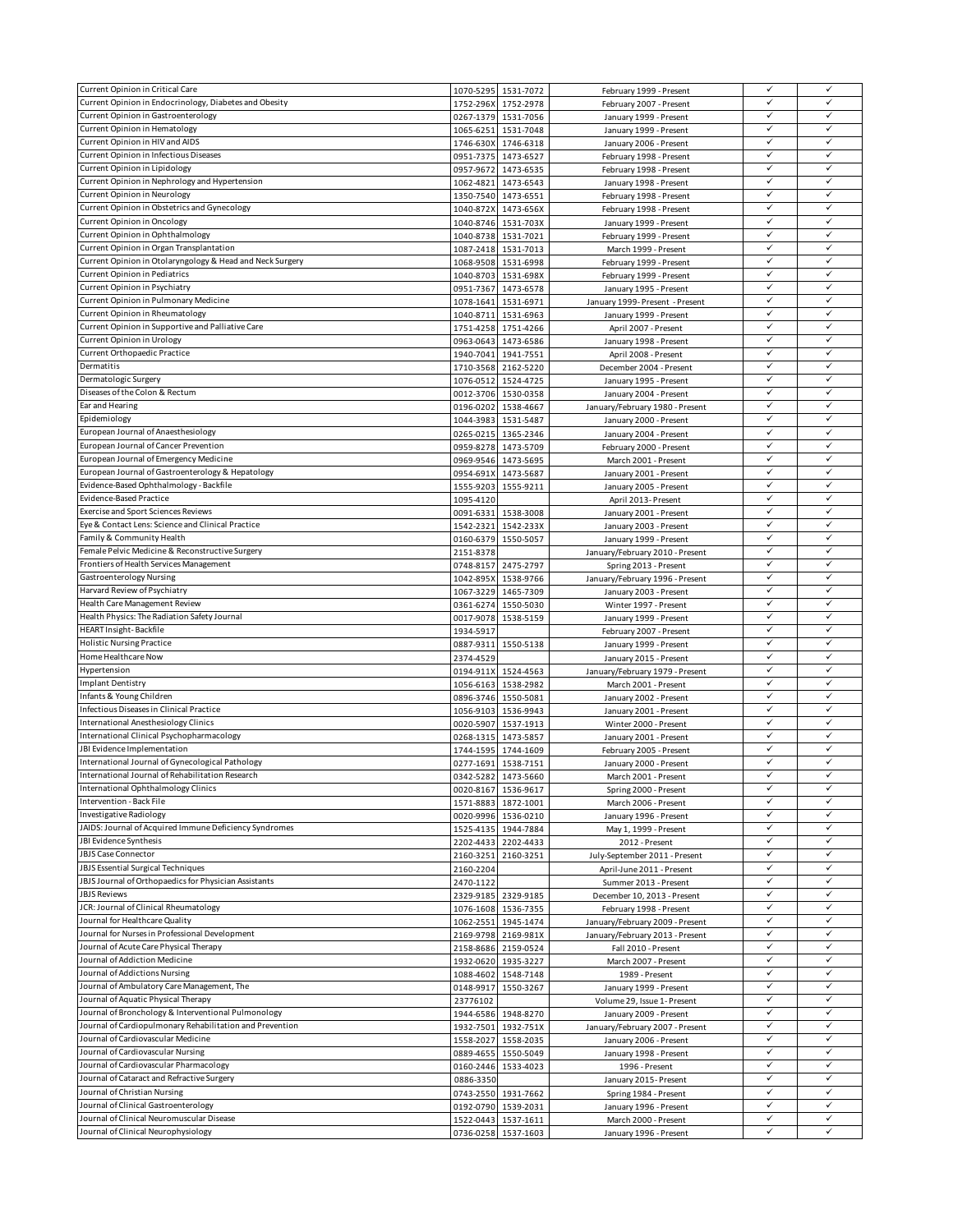| Journal of Clinical Psychopharmacology                                                                    |                        | 0271-0749 1533-712X              | February 1995 - Present                         | $\checkmark$                 | ✓      |
|-----------------------------------------------------------------------------------------------------------|------------------------|----------------------------------|-------------------------------------------------|------------------------------|--------|
| Journal of Computer Assisted Tomography                                                                   | 0363-8715              | 1532-3145                        | January/February 1996 - Present                 | ✓                            | ✓      |
| Journal of Continuing Education in the Health Professions, The                                            | 0894-1912              | 1554-558X                        | Winter 1988 - Present                           | $\checkmark$                 | ✓      |
| Journal of Craniofacial Surgery                                                                           | 1049-2275              | 1536-3732                        | January 2001 - Present                          | ✓                            | ✓      |
| Journal of Developmental & Behavioral Pediatrics                                                          | 0196-206X              | 1536-7312                        | February 2000 - Present                         | $\checkmark$                 | ✓      |
| Journal of ECT, The                                                                                       | 1095-0680              | 1533-4112                        | March 2000 - Present                            | ✓                            | ✓      |
| Journal of Forensic Nursing                                                                               | 1556-3693              | 1939-3938                        | March 2005 - Present                            | ✓                            | ✓      |
| Journal of Geriatric Physical Therapy                                                                     | 1539-8412              | 2152-0895                        | 2001 - Present                                  | $\checkmark$                 | ✓      |
| Journal of Glaucoma                                                                                       | 1057-0829              | 1536-481X                        | February 2001 - Present                         | ✓                            | ✓      |
| Journal of Head Trauma Rehabilitation                                                                     | 0885-9701              | 1550-509X                        | February 1999 - Present                         | $\checkmark$                 | ✓      |
| Journal of Healthcare Management                                                                          | 1096-9012              |                                  | January/February 2013 - Present                 | ✓<br>$\checkmark$            | ✓      |
| Journal of Hospice & Palliative Nursing                                                                   | 1522-2179              | 1539-0705                        | January/February/March 2002 - Present           | ✓                            | ✓      |
| Journal of Hypertension<br>Journal of Immunotherapy                                                       | 0263-6352              | 1473-5598                        | January 1997 - Present                          | ✓                            | ✓      |
|                                                                                                           | 1524-9557              | 1537-4513                        | January 2000 - Present                          | $\checkmark$                 | ✓      |
| Journal of Infusion Nursing<br>Journal of Lower Genital Tract Disease                                     | 1533-1458              | 1539-0667                        | July/August 2001 - Present                      | ✓                            | ✓      |
| Journal of Nervous and Mental Disease, The                                                                | 1089-2591              | 1526-0976                        | January 2001 - Present                          | ✓                            | ✓      |
| Journal of Neurologic Physical Therapy                                                                    | 0022-3018<br>1557-0576 | 1539-736X<br>1557-0584           | January 1996 - Present<br>March 2007 - Present  | $\checkmark$                 | ✓      |
| Journal of Neuro-Ophthalmology                                                                            | 1070-8022              | 1536-5166                        | March 2001 - Present                            | $\checkmark$                 | ✓      |
| Journal of Neuroscience Nursing                                                                           | 0888-0395              | 1945-2810                        | February 1986 - Present                         | $\checkmark$                 | ✓      |
| Journal of Neurosurgical Anesthesiology                                                                   | 0898-4921              | 1537-1921                        | January 2000 - Present                          | $\checkmark$                 | ✓      |
| Journal of Nursing Administration                                                                         | 0002-0443              | 1539-0721                        | January 1996 - Present                          | ✓                            | ✓      |
| Journal of Nursing Care Quality                                                                           | 1057-3631              | 1550-5065                        | February 1998 - Present                         | ✓                            | ✓      |
| Journal of Occupational and Environmental Medicine                                                        | 1076-2752              | 1536-5948                        | January 1996 - Present                          | ✓                            | ✓      |
| Journal of Orthopaedic Trauma                                                                             | 0890-5339              | 1531-2291                        | January 1996 - Present                          | ✓                            | ✓      |
| Journal of Patient Safety                                                                                 | 1549-8417              |                                  | March 2005 - Present                            | ✓                            | ✓      |
| Journal of Pediatric Gastroenterology and Nutrition                                                       |                        | 0277-2116 1536-4801              | January 1996 - Present                          | ✓                            | ✓      |
| Journal of Pediatric Hematology/Oncology                                                                  |                        | 1077-4114 1536-3678              | February 1996 - Present                         | ✓                            |        |
| Journal of Pediatric Orthopaedics                                                                         | 0271-6798              | 1539-2570                        | January/February 1996 - Present                 | $\checkmark$                 | ✓      |
| Journal of Pediatric Orthopaedics B                                                                       | 1060-152X              | 1473-5865                        | January 2000 - Present                          | ✓                            | ✓      |
| Journal of Pediatric Surgical Nursing                                                                     | 2332-0249              |                                  | January/March 2014 - Present                    | ✓                            | ✓      |
| Journal of Perinatal & Neonatal Nursing                                                                   |                        | 0893-2190 1550-5073              | March 1999 - Present                            | $\checkmark$                 | ✓      |
| Journal of Physical Therapy Education                                                                     | 0899-1855              | 0899-1855                        | Spring 2004 - Present                           | ✓                            | ✓      |
| Journal of Psychiatric Practice                                                                           | 1527-4160              | 1538-1145                        | January 2000 - Present                          | ✓                            | ✓      |
| Journal of Public Health Management & Practice                                                            | 1078-4659              | 1550-5022                        | January 2002 - Present                          | ✓                            | ✓      |
| Journal of Strength and Conditioning Research                                                             | 1064-8011              | 1533-4287                        | February 2004 - Present                         | ✓                            | ✓      |
| Journal of the American Academy of Orthopaedic Surgeons                                                   | 1067-151X              |                                  | September/October 1993 - Present                | $\checkmark$                 | ✓      |
| Journal of the American Academy of Physician Assistants                                                   | 1547-1896              | 0893-7400                        | January 2005 - Present                          | $\checkmark$                 | ✓      |
| Journal of the American Association of Nurse Practitioners                                                | 2327-6886              | 2327-6924                        | May 2013 - Present                              | ✓                            | ✓      |
| Journal of the Association of Nurses in AIDS Care                                                         | 1055-3290              |                                  | January 2015 - Present                          | ✓                            | ✓      |
| Journal of the Dermatology Nurses' Association                                                            | 1945-760x              | 1945-7618                        | January/February 2009 - Present                 | ✓                            | ✓      |
| Journal of Thoracic Imaging                                                                               | 0883-5993              | 1536-0237                        | January 2000 - Present                          | ✓                            | ✓      |
| Journal of Trauma and Acute Care Surgery, The                                                             | 2163-0755              |                                  | January 2012 - Present                          | ✓                            | ✓      |
| Journal of Trauma Nursing                                                                                 | 1078-7496              |                                  | January/March 2000 - Present                    | $\checkmark$                 | ✓      |
| Journal of WOCN (Wound, Ostomy and Continence Nursing)                                                    | 1071-5754              |                                  | January 2000 - Present                          | ✓<br>✓                       | ✓      |
| Journal of Women's Health Physical Therapy                                                                | 1556-6803              |                                  | Spring 2005 - Present                           | $\checkmark$                 | ✓<br>✓ |
| JPO: Journal of Prosthetics and Orthotics<br>LPN-Backfile                                                 | 1040-8800              | 1534-6331                        | March 2001 - Present                            | ✓                            | ✓      |
|                                                                                                           | 1553-0582              |                                  | January/February 2005 - Present                 | $\checkmark$                 | ✓      |
| LWW - ALL Open Access Journal Collection - Rolling<br>MCN, The American Journal of Maternal/Child Nursing | All OA                 | All OA                           |                                                 | ✓                            | ✓      |
| <b>Medical Care</b>                                                                                       | 0361-929X<br>0025-7079 |                                  | January/February 1996 - Present                 | $\checkmark$                 | ✓      |
| Medical Innovation & Business - Backfile                                                                  |                        | 1537-1948                        | January 1996 - Present<br>Spring 2009 - Present | ✓                            | ✓      |
| Medicine & Science in Sports & Exercise                                                                   | 1943-0701              |                                  |                                                 | ✓                            | ✓      |
| Melanoma Research                                                                                         | 0960-8931              | 0195-9131 1530-0315<br>1473-5636 | January 1996 - Present<br>August 2000 - Present | $\checkmark$                 | ✓      |
| Menopause                                                                                                 | 1072-3714              | 1530-0374                        | November 2000 - Present                         | $\checkmark$                 | ✓      |
| Nephrology Times - Backfile                                                                               | 1940-5960              |                                  | January 2008 - Present                          | $\checkmark$                 | ✓      |
| Neurologist, The                                                                                          | 1074-7931              |                                  | July 2001 - Present                             | ✓                            | ✓      |
| Neurology                                                                                                 | 0028-3878              | 1526-632X                        | January 1995 - Present                          | ✓                            | ✓      |
| <b>Neurology Clinical Practice</b>                                                                        | 2163-0402              | 2163-0933                        | December 2011 - Present                         | ✓                            | ✓      |
| Neurology Neuroimmunology & Neuroinflammation - Open Access                                               | 2332-7812              |                                  | June 2014 - Present                             | $\checkmark$                 | ✓      |
| Neurology Now                                                                                             | 1553-3271              |                                  | Spring 2005 - Present                           | $\checkmark$                 | ✓      |
| NeuroReport                                                                                               | 0959-4965              | 1473-558X                        | December 20, 1996 - Present                     | ✓                            | ✓      |
| Neurosurgery (includes Operative Neurosurgery and Neurosurgery Open)                                      |                        | 0148-396X 1524-4040              |                                                 | ✓                            | ✓      |
| Neurosurgery Quarterly                                                                                    | 1050-6438              | 1534-4916                        | March 2001 - Present                            | ✓                            | ✓      |
| Nuclear Medicine Communications                                                                           | 0143-3636              | 1473-5628                        | January 2000 - Present                          | ✓                            | ✓      |
| Nurse Educator                                                                                            | 0363-3624              |                                  | January/February 1996 - Present                 | $\checkmark$                 | ✓      |
| Nurse Practitioner, The                                                                                   | 0361-1817              |                                  | January 2001 - Present                          | $\checkmark$                 | ✓      |
| Nursing Administration Quarterly                                                                          | 0363-9568              |                                  | Winter 1999 - Present                           | ✓                            | ✓      |
| Nursing Education Perspectives                                                                            | 1536-5026              |                                  | January/February 2002 - Present                 | $\checkmark$                 | ✓      |
| Nursing Made Incredibly Easy!                                                                             | 1544-5186              |                                  | September/October 2003 - Present                | ✓                            | ✓      |
| Nursing Management                                                                                        | 0744-6314              | 1538-8670                        | January 2001 - Present                          | $\checkmark$                 | ✓      |
| Nursing Research                                                                                          | 0029-6562              |                                  | January/February 1996 - Present                 | $\checkmark$                 | ✓      |
| Nursing2018                                                                                               | 0360-4039              | 1538-8689                        | Fall 2009 - Present                             | $\checkmark$                 | ✓      |
| Nursing2018 Critical Care (Backile)                                                                       | 1558-447X              | 1558-450X                        | January 2006 - Present                          | $\checkmark$                 | ✓      |
| <b>Nutrition Today</b>                                                                                    | 0029-666x              |                                  | January/February 2000 - Present                 | $\checkmark$                 | ✓      |
| Obstetrical & Gynecological Survey                                                                        | 0029-7828              | 1533-9866                        | January 1995 - Present                          | ✓                            | ✓      |
| Ophthalmic Plastic and Reconstructive Surgery                                                             | 0740-9303              | 1537-2677                        | January 2000 - Present                          | $\checkmark$<br>$\checkmark$ | ✓<br>✓ |
| Optometry and Vision Science<br>OR Nurse - Backfile                                                       | 1040-5488              | 1538-9235                        | January 2000 - Present                          | ✓                            | ✓      |
| Orthopaedic Nursing                                                                                       | 1933-3145              |                                  | January/February 2007 - Present                 | $\checkmark$                 | ✓      |
|                                                                                                           | 0744-6020              |                                  | January/February 2001 - Present                 |                              |        |